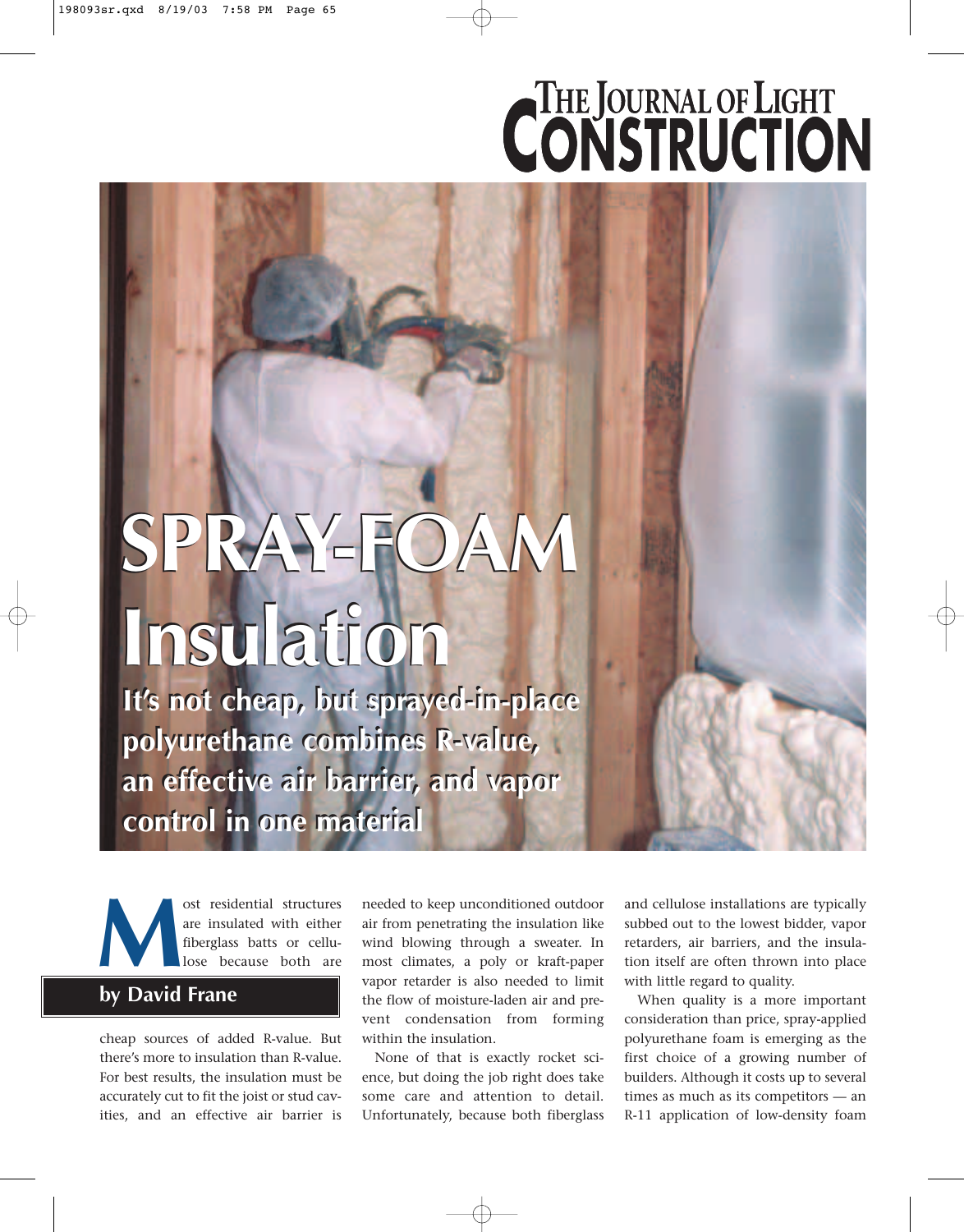goes for at least \$1.00 per square foot of wall, compared to about 65¢ for spray cellulose, and  $25¢$  to  $55¢$  for fiberglass batts — foam eliminates many of the installation headaches associated with fibrous insulating materials.

First, foam has exceptional air-sealing ability. When sprayed or injected into a framing cavity, it sticks tight to the sheathing and framing and rapidly expands to fill every crack and opening in the exterior shell. This is especially valuable around rim joists and other difficult-to-seal areas. Some types of foam are also effective vapor retarders, so it's often possible to omit the separate poly or kraft-paper vapor retarder.

Finally, going with foam can provide added flexibility in designing a framing package: Because dense varieties of foam offer a lot of insulating value per inch of thickness, it's often possible to size studs and rafters based on structural loads rather than the amount of space needed for insulation.

#### **Polyurethane Basics**

Foamed-in-place polyurethane was developed in Europe. It was first used in North America during the 1960s, first as an insulator for commercial cold-storage buildings and later as a commercial roofing material.

Polyurethane foam has had a harder time penetrating the residential market. During the 1970s and early '80s, a foamed-in-place product known as UFFI — an abbreviation for urethane formaldehyde foam insulation — was widely used for retrofitting uninsulated houses but was later found to offgas potentially harmful amounts of formaldehyde into living spaces. The resulting uproar left all foamed-inplace insulating materials with an image problem that they have only recently overcome.

Today's foamed-in-place insulation does not contain urea formaldehyde. Current products are made from isocyanate — a material derived from

petroleum — and urethane resins, which are often made from sugar cane or soybeans. Potentially toxic vapors may be present while the foam is actually being applied, but the cured material is nontoxic and will not offgas harmful chemicals.

*Equipment and materials.* Application methods vary somewhat depending on the proprietary product used, but most residential foam contractors arrive on the site in a small box truck that contains the necessary drums of chemicals, a pumping machine, and several feet of hose. The pumping machine precisely meters out the two components of the foam and heats them to accelerate the chemical reaction that causes them to foam when combined.

The chemicals pass through separate lines that are combined in a single hose until they mix at the nozzle. The liquid that emerges expands almost instantly from a paint-like consistency to a thick foam that sets up into a durable solid.

*Density and R-value.* There are many brands of proprietary foams on the market, and they vary widely in density and insulating power. Commercial flat roofs, for example, are often insulated with a high-density material that weighs about 3 pounds per cubic foot, which makes it hard and strong enough to walk on without damage. But most residential foam insulation weighs between .5 and 2.0 pounds per cubic foot.

With most common building materials, lower density translates into higher insulating value. That's why fiberglass batts insulate better than wood and wood insulates better than concrete. But the opposite is true of foam. A  $1/2$ pound foam such as Icynene, for example, has an R-value of about 3.5 per inch — roughly the same as fiberglass batts or loose-fill cellulose.

A denser, 1.8-pound foam, on the other hand, has an R-value of about 7.



**Figure 1.** Polyurethane foam expands to between 30 and 100 times its wet volume. Dense, closed-cell material such as this has twice the Rvalue per inch of light, opencell material.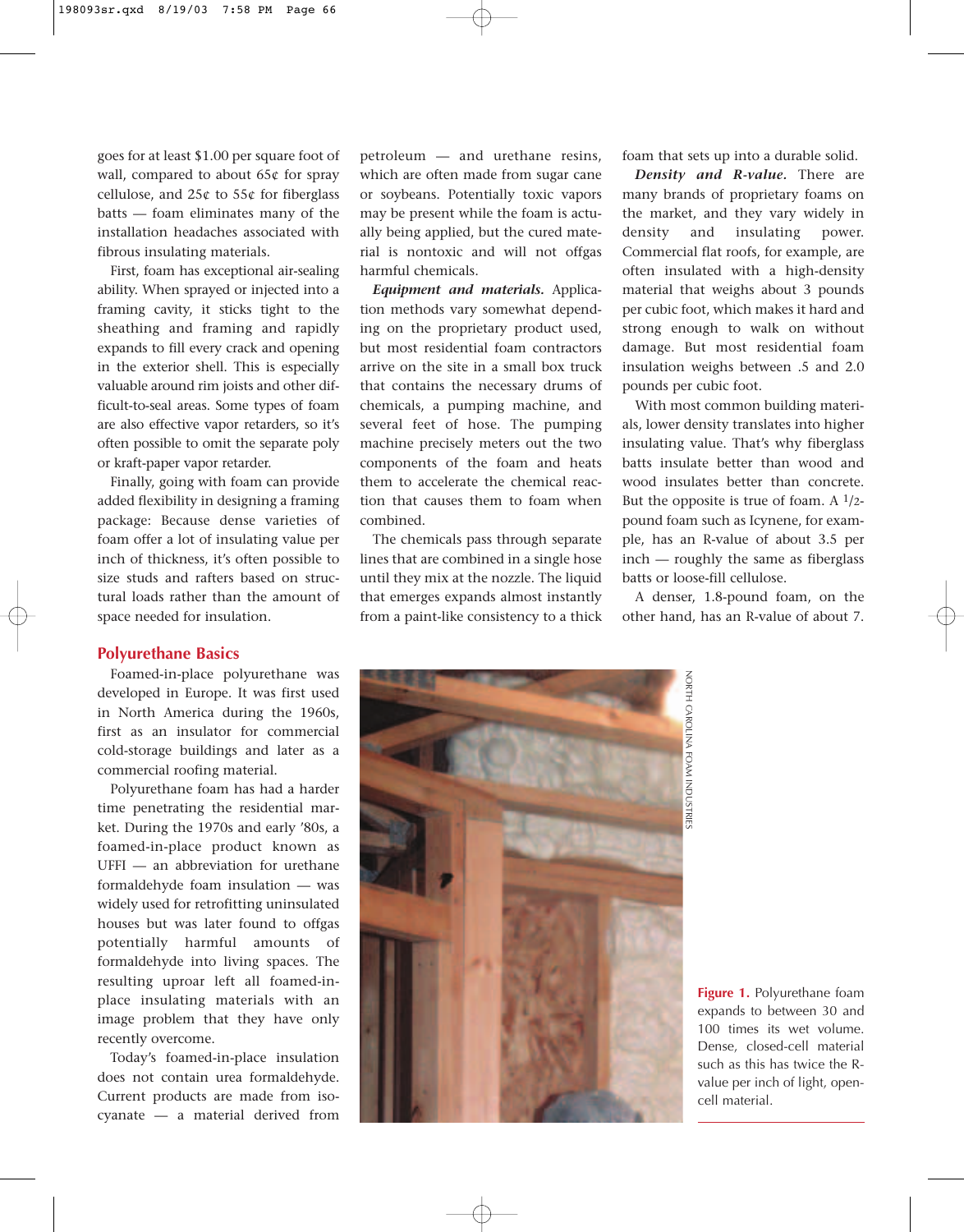But because the 1.8-pound foam contains nearly four times the amount of chemicals per unit of volume as the  $1/2$ pound material, the square-foot cost is substantially higher.

*Trimming the foam.* High-density foams are usually applied to a total thickness that's significantly less than the depth of the framing. An experienced applicator will take care to avoid getting much foam on the exposed edges of the studs, since any stray drops or spatters have to be scraped off before the drywall goes on. Low-density foams, by contrast, expand much more and usually bulge out beyond the framing. This excess material must be trimmed off with a long, flexible saw blade before the wall or ceiling finish can be applied.

*Framing dimensions.* With lowdensity foam, as with fiberglass batts or cellulose, the dimensions of the framing are driven more by the insulation value required than by structural considerations. For example, the 2x6 wall studs used on so many residential jobs are overkill from the standpoint of supporting the weight of the building. The real reason for using them is that they provide stud bays deep enough to accommodate R-19 fiberglass batts. Because the R-value of low-density foam is comparable to that of fiberglass, the framing requirements are also similar.

But when a denser foam is used, it's possible to pack more R-value into a shallower bay. With 1.8-pound foam, you can frame walls with 2x4s and still achieve an R-value of 24 (see Figure 1). Another option is to frame with 2x6s and fill the cavities only partially, leaving an open space for running pipes or wires.

#### **Moisture Control**

In walls or ceilings insulated with porous insulating materials such as fiberglass, a poly or kraft-paper vapor retarder is usually installed on the

**Foam Manufacturers**

warm side of the insulation (that is, on the inside in heating climates and on the outside in cooling climates) to prevent condensed moisture from wetting the insulation. But because foam itself is resistant to water vapor, it may be possible to omit this added step. The question of whether to install a separate vapor retarder will depend partly on the specific foam you choose and partly on your local building inspector.

*Tiny bubbles.* Dense foams have what's known as a closed-cell structure, which means that the gas bubbles that form during the application process remain permanently locked into the cured foam. The result is something like a three-dimensional bubble wrap with extremely tiny bubbles. Because there are no interconnections between individual bubbles, the foam absorbs little water and also resists the passage of water vapor. According to most building codes, a vapor retarder must have a perm rating of less than 1.0, and

| <b>Manufacturer</b>                   | <b>Product</b>                        | <b>Density</b>    | R-value<br>per Inch | <b>Phone</b> | Website             |
|---------------------------------------|---------------------------------------|-------------------|---------------------|--------------|---------------------|
| <b>Corbond Corporation</b>            | Corbond II                            | 1.8               | 7.3                 | 888/949-9089 | www.corbond.com     |
| <b>Demilec</b>                        | Heat Lok 217-4<br>Sealection 500      | 1.8<br>.5         | 7.0<br>3.8          | 450/437-0123 | www.demilec.com     |
| <b>Foam Enterprises</b>               | Comfort Foam                          | 1.7               | 7.0                 | 800/796-9743 | www.comfortfoam.com |
| <b>FOAM-TECH</b>                      | Supergreen Foam                       | $2.2 - 2.5$       | 7.0                 | 802/333-4333 | www.foam-tech.com   |
| <b>Bio-Based Systems, LLC</b>         | GSC Biobase 500<br>GSC Biobase 1700   | $.5\,$<br>1.7     | 3.7<br>6.8          | 479/246-9520 | www.gscsite.com     |
| <b>HealthySeal</b>                    | HealthySeal                           | .5                | 3.8                 | 800/769-3626 | www.healthyseal.com |
| Icynene Inc.                          | Icynene                               | .5                | 3.6                 | 888/946-7325 | www.icynene.com     |
| <b>North Carolina Foam Industries</b> | NCFI 2020 plus<br><b>NCFI Sealite</b> | $1.7 - 2.0$<br>.5 | $6.7 - 7.0$<br>3.5  | 800/346-8229 | www.ncfi.com        |
| <b>Resin Technology Division</b>      | Permax RT-2041<br>RT-5090             | 2.0<br>.5         | 6.5<br>3.4          | 800/729-0795 | www.permax.com      |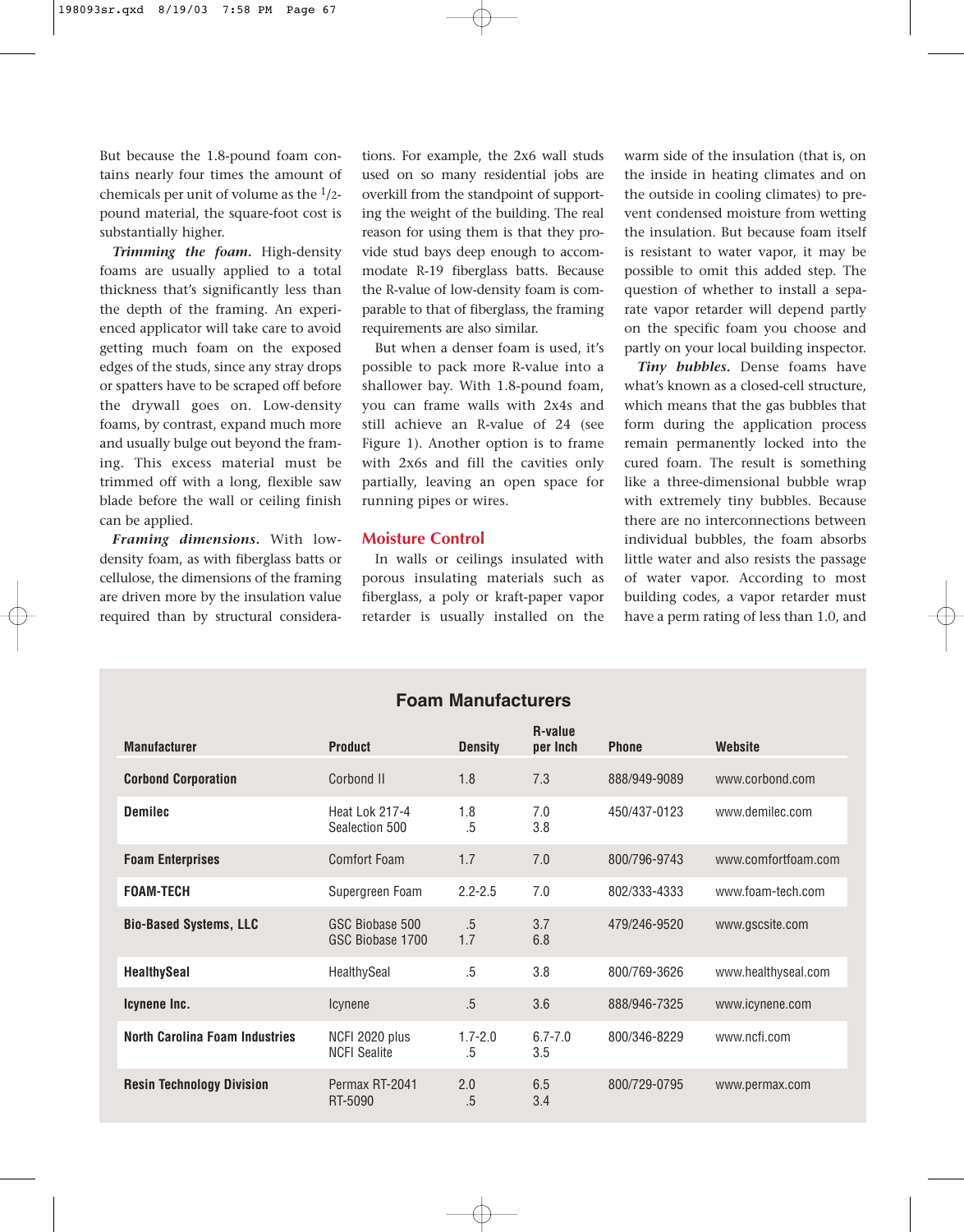some dense foams meet this standard.

Low-density open-cell foams, on the other hand, have a structure more like a very fine-grained sponge. The cured material consists of a series of tiny interconnected passageways. These open cells are too small to permit the passage of much air, but they are more permeable to water vapor than closed-cell foams. Unless there's an exceptional amount of vapor drive, though, that isn't usually a problem. Most condensation in framing cavities is caused by leakage of moist air, not differences in vapor pressure, and even low-density foams block air movement so effectively that problems are unlikely. Some building inspectors will allow you to omit the vapor retarder even if the perm rating of the foam is above the required minimum value (Figure 2).

*Trading places.* Proponents of foam claim that it's an ideal insulating material for mixed climates, where the warm and cold sides of the building envelope reverse during the year. During the heating season, the vapor retarder belongs on the inside of the wall, but when the air conditioning kicks on during the summer, it belongs on the outside. This is a practical impossibility with permeable insulating materials. But because foam is uniformly solid, it resists the passage of vapor equally well in either direction.

#### **Roofs and Attics**

Cathedral ceilings are notoriously difficult to insulate effectively. Unlike walls, ceilings don't have air barriers like Tyvek and are usually vented to maintain a cool roof surface and prevent ice dams. But venting makes it easier for cold air to infiltrate batt insulation, which reduces its effective R-value. Ceiling penetrations like recessed lights are also common sources of air leakage.

*Cold roofs and foam.* One way to deal with these sorts of troublesome leaks is to fill the ceiling with spray foam. According to Matt Momper —



whose Indiana-based company is one of the region's largest installers of foam, fiberglass batts, and other materials foamed cathedral ceilings should be

vented if possible. "Some roofing manufacturers won't warrant their shingles if the roof isn't vented," he says. Before spraying the closed-cell foam, Momper installs polystyrene baffles below the sheathing to create a channel connected to soffit vents and a continuous ridge vent.

But if the rafters aren't deep enough to leave room for a vent channel, or if the design of the roof makes it impractical to install a ridge vent, Momper has found that unvented ceilings also work well.

*Unvented attics.* Foam is also effective in areas where codes permit unvented attics. This technique is especially popular in parts of the South, where the humidity is high and it's common to put air handlers in the attic. Spraying the underside of the sheathing and the gable-end walls turns the attic into a conditioned space and prevents humid air from entering and condensing on cold ductwork (Figure 3).

Placing the air handler in the relatively cool environment of a sealed attic also decreases the load on the hvac system and may allow you to install smaller, less expensive equipment. Finally, any air that leaks from ductwork located in the attic will help cool the conditioned space rather than escaping uselessly to the outdoors.

#### **Other Applications**

Spray foam works well under floors because it won't sag or fall down the way batts sometimes do. This makes it a good choice for rooms over exterior porches or small additions built on elevated piers. Foam is especially useful for insulating truss-framed assemblies and other areas that are difficult or impossible to insulate with batts (Figure 4).

*Unvented crawlspaces.* Spray foam adheres well to masonry of all kinds, including the irregular stone foundations sometimes encountered in old houses. As a result, it's becoming a